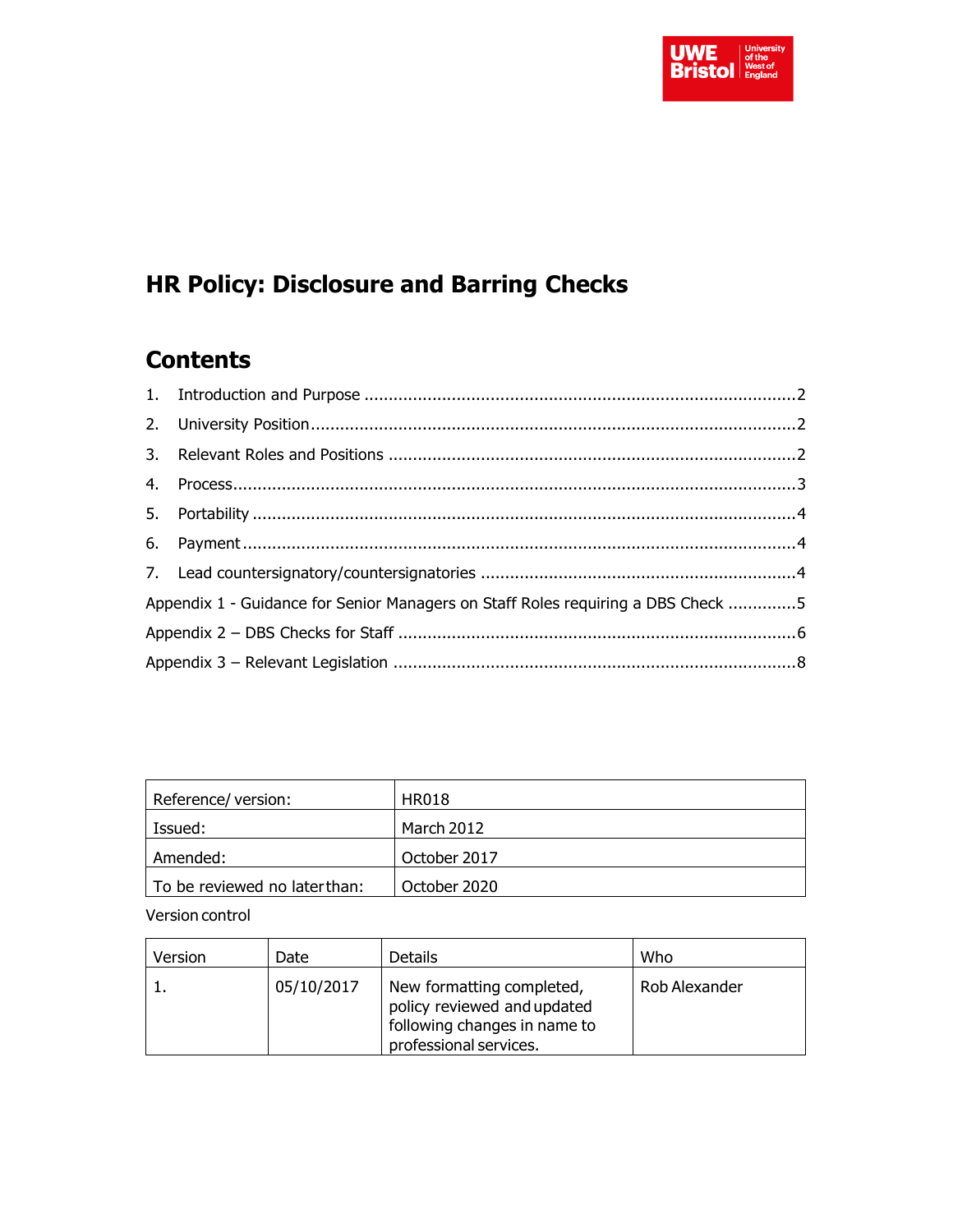# <span id="page-1-0"></span>**1. Introduction and Purpose**

- 1.1 The Disclosure and Barring Checks Policy for staff aims to ensure the University fulfils its responsibilities and obligations for the safeguarding of children, young people and adults with whom University staff and students are in contact as part of their work and also for the assurance of the individual, external agencies and the University itself.
- 1.2 The University is registered with the Disclosure and Barring Services (DBS) and is required to obtain a disclosure for staff undertaking certain activities and roles within or on behalf of the University. The University is committed to the fair treatment of staff and potential staff and has therefore adopted a policy on the recruitment of exoffenders.

# <span id="page-1-1"></span>**2. University Position**

- 2.1 For the majority of University posts a DBS disclosure is not required. This policy sets out those roles where a disclosure is or may be required depending on the level and nature of the contact with vulnerable individuals, or for another reason. Even where a post involves contact with children or adults who are vulnerable, it will not always be deemed necessary for a DBS check to be carried out. A disclosure may be required for some posts for other reasons e.g. security staff. Whilst it is important that the University fulfils its obligations for safeguarding vulnerable groups, it is equally important that it complies with legislation relating to the rehabilitation of offenders.
- 2.2 The University will remain mindful of its duty of care and other legal obligations such as:
	- Health and Safety at Work Act 1974,
	- The Data Protection Act 1998,
	- The Safeguarding Vulnerable Groups Act 2006 (as amended by the Protection of Freedom's Act 2012) and
	- The Equality Act 2010
- 2.3 The legal requirements are of limited application within the University itself and do not apply to much of its core activity. They are relevant, however, to certain activities undertaken by some staff in the course of their work and some students in the course of their studies or other activities both within the University and in external agencies. Thus, in many cases the University will be undertaking a check on behalf of an external agency or partner which in some cases are coming under increasing requirements or expectations to redouble their efforts to ensure the safety of children and adults in their care.
- 2.4 The Safeguarding Vulnerable Groups Act 2006 (as amended by the Protection of Freedoms Act 2012) sets out the definition of regulated activity – please see appendix 1.
- 2.5 While the University is under an obligation to obtain disclosures from the DBS for some staff and students, it is important to achieve a balance based on the assessment of the risk involved in particular roles and activities being carried out and recognising the legal limits on the range of positions for which checks may be sought.

# <span id="page-1-2"></span>**3. Relevant Roles and Positions**

3.1 There are a number of ways in which staff and students have contact with children and/or vulnerable adults in the course of their work, study or other activities. These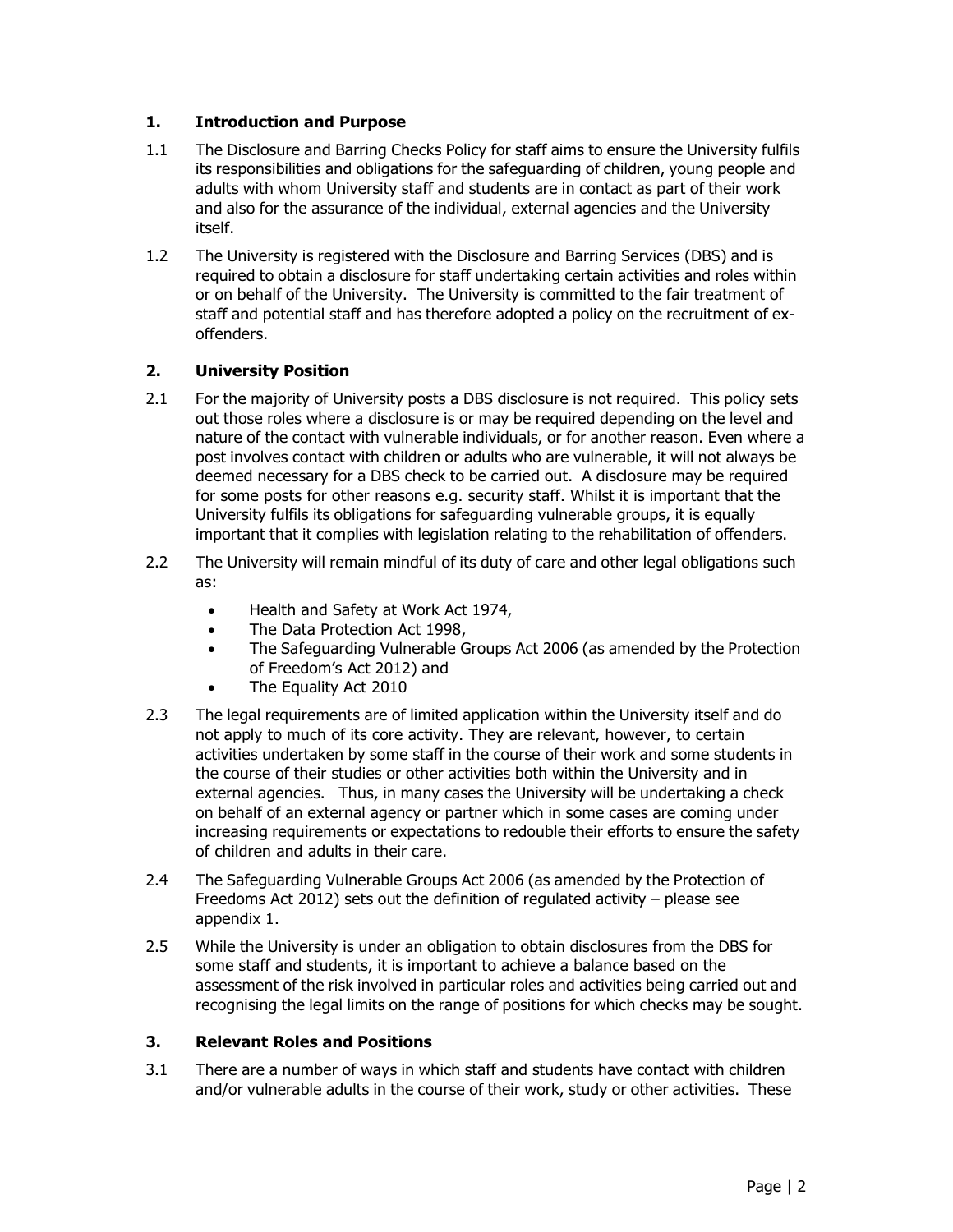are set out in Appendix 2 together with guidance on the requirement or not for disclosure and barring checks and the level of those checks. It also covers those other positions for which a check is considered appropriate.

- 3.2 The DBS provides two levels of disclosure, 'standard' and 'enhanced', which apply to different roles and activities. Staff also may have contact with children and/or vulnerable adults and a decision will need to be taken on whether the barred list should be checked.
- 3.3 Checks will be renewed on a three-yearly basis. However, all staff for whom a check is required are obliged to inform the University of any change in their criminal record that might affect their role in the University.
- 3.4 The University will not apply for disclosure and barring checks for staff where the requirement for a check is not connected with their University role.
- 3.5 Managers and Human Resources will need to be aware of and alert to the implications for staff progressing or moving between roles within the University and in allocating new duties to existing staff which require checks being carried out.

#### <span id="page-2-0"></span>**4. Process**

- 4.1 Human Resources will be responsible for obtaining DBS disclosures for staff. In the main this will be incorporated into the recruitment and selection process for those positions for which a disclosure is required. It will be made clear in the further particulars for the position that a check will be required. If a DBS check is required candidates are given guidance on completing the application form and what documentation needs to be provided. Staff trained in identity checking will check the completed applications and relevant documentation in preparation for the countersignatory to sign off. If there is a delay in receiving the disclosure form from the DBS, the member of staff may commence work so long as they sign a selfdisclosure form and the manager conducts a risk assessment and ensures suitable supervision is in place.
- 4.2 It is the responsibility of the Dean/Head of Service to carry out an initial assessment and to inform Human Resources whether a check is required for an advertised post. Guidance is provided in Appendix 1 to ascertain if a check is required.
- 4.3 There will be occasions when existing staff will be required to apply for a disclosure for instance when they progress or move between positions; are allocated new duties, or undertake research involving contact with children or vulnerable adults. Deans and Heads of Services need to be mindful of this possibility and of the issues it might raise. They should always consult and refer the matter to Human Resources in these circumstances.
- 4.4 The policy statement on handling of DBS disclosures will be followed to ensure compliance in relation to storage and handling, retention and disposal of DBS checks.
- 4.5 If a disclosure is returned with information contained within, a senior member of HR will liaise with the Lead Countersignatory for the University and a senior manager within the Faculty or Service to decide what steps to take by following the procedure for considering DBS disclosures. Having a criminal record will not necessarily bar an individual from working within the university, and the principles of the policy statement will be followed in such circumstances.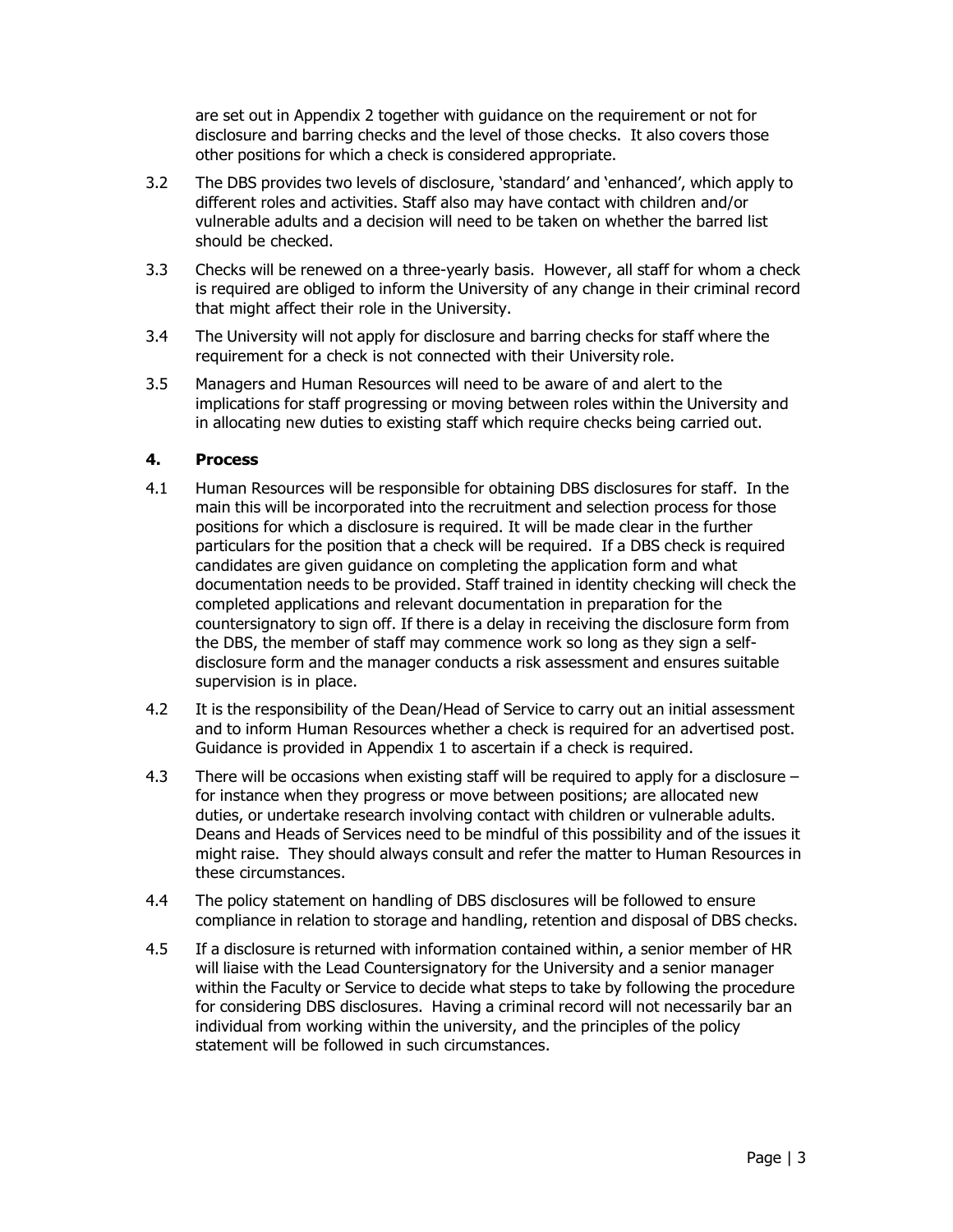# <span id="page-3-0"></span>**5. Portability**

5.1 The DBS's current guidance on 'portability' of disclosures (i.e. the use of a disclosure for another purpose, or the use of a disclosure carried out by another organisation) will be followed. However, if there is any concern about the validity of a disclosure, a new check must be requested.

#### <span id="page-3-1"></span>**6. Payment**

- 6.1 The University will currently pay the fee for disclosures for new and existing staff where their work within the University requires a criminal record check.
- 6.2 No fee is payable to the DBS for those working in a voluntary capacity which involves spending unpaid time on an activity that aims to benefit a third party. This does not apply when the work enables someone to gain work experience towards a course or qualification meaning that they will personally benefit, in such cases a fee is payable.

# <span id="page-3-2"></span>**7. Lead countersignatory/countersignatories**

7.1 The Deputy Vice-Chancellor (Resources) is the University's lead countersignatory. She/he will ensure that there are sufficient countersignatories in place, and in appropriate areas of the University, to support the operation of this policy. She/he will also ensure that countersignatories are briefed and trained in order to carry out their responsibilities.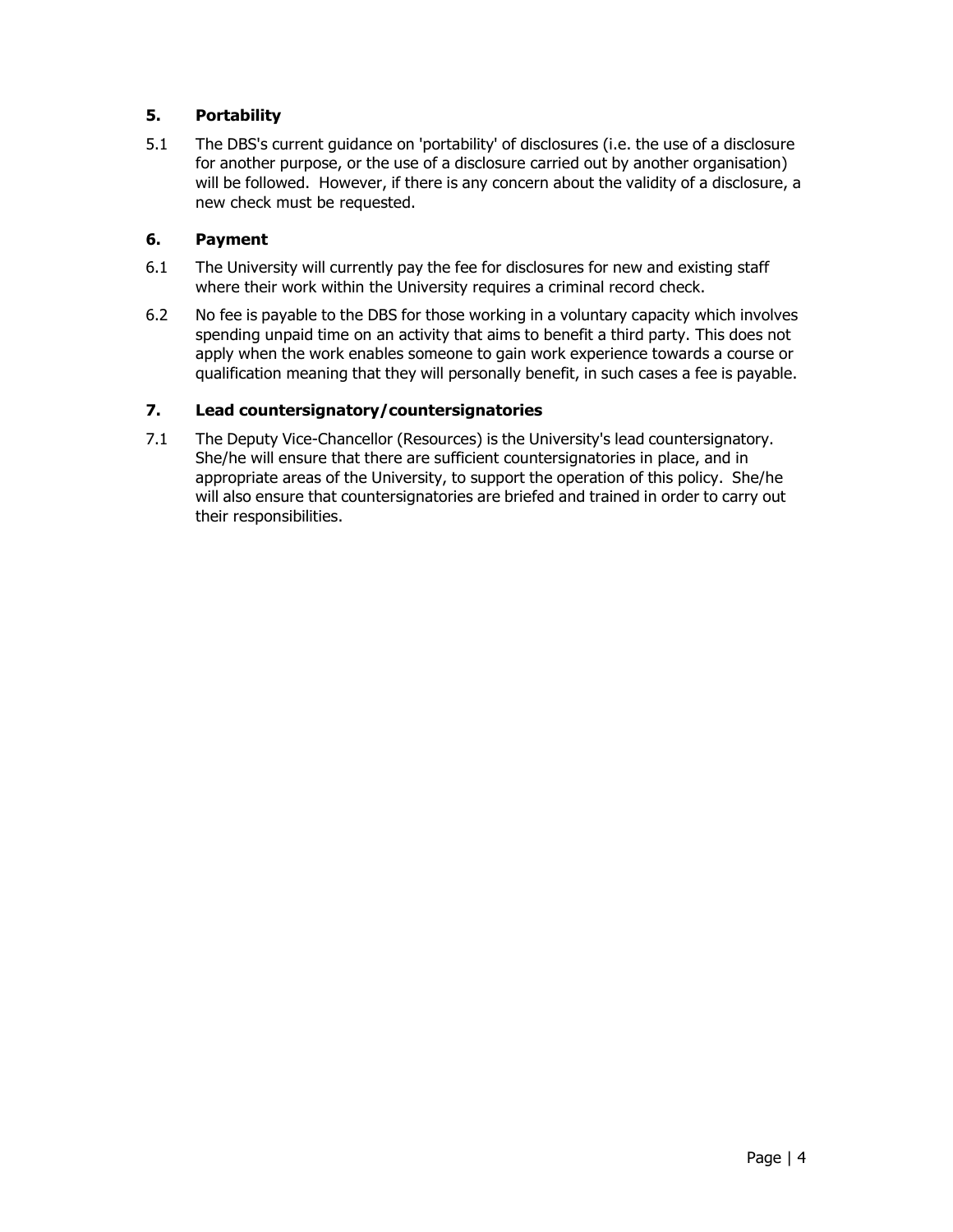#### <span id="page-4-0"></span>**Appendix 1 - Guidance for Senior Managers on Staff Roles requiring a DBS Check**

HR works with and advises Executive Deans and Heads of Services and Departments to identify at the point of appointment those posts involving a regulated activity and which require DBS disclosure. Additional advice is also available from the University's DBS Lead Countersignatory.

Questions to be asked to help identify whether an individual does require a DBS disclosure:

- a) Does the post include activity in one of those areas already identified in Appendix 2 of the disclosure and barring checks policy?
- b) Does the post include working with children/vulnerable groups/individuals either within the University or in another setting?
- c) Is it a regular part of the post, and is it repeated with the same group or individual?
- d) Would the contact be on an unsupervised, one to one basis?
- e) Is there no other responsible adult present?

If you have answered yes to the questions above, please contact HR to ascertain what level of DBS check is required.

#### **New definition of regulated activity** (from September 2012)

If activities fall within the regulated activities as defined below then an enhanced DBS check can be requested and the barred list for working with adults or children on the DBS form should also be checked:

#### **Regulated activities relating to adults**

Activities which, if any adult requires them, lead to that adult being considered vulnerable at that particular time e.g. healthcare or social work. The focus is on the activities required by the adult and not on the setting in which the activity is received, nor the person characteristics or circumstances of the adult receiving the activities. There is no requirement for a person to do the activities a number of times before they are engaging in regulated activity.

#### **Regulated activity relating to children**

- a) Unsupervised activities: teach, train, instruct, care for or supervise children, or provide advice / guidance on well-being, or drive a vehicle only for children.
- b) Work for a limited range of establishments ('specified places'), with opportunity for contact, for example schools, children's homes, childcare premises (but not work by supervised volunteers).

Work under (a) or (b) is Regulated Activity only if done regularly. Regular means carried out by the same person frequently (once a week or more often), or on 4 or more days in a 30 day period (or in some cases, overnight):

- c) Relevant personal care, for example washing or dressing; or health care by or supervised by a professional, even if done once.
- d) Registered child minding; and foster-carers.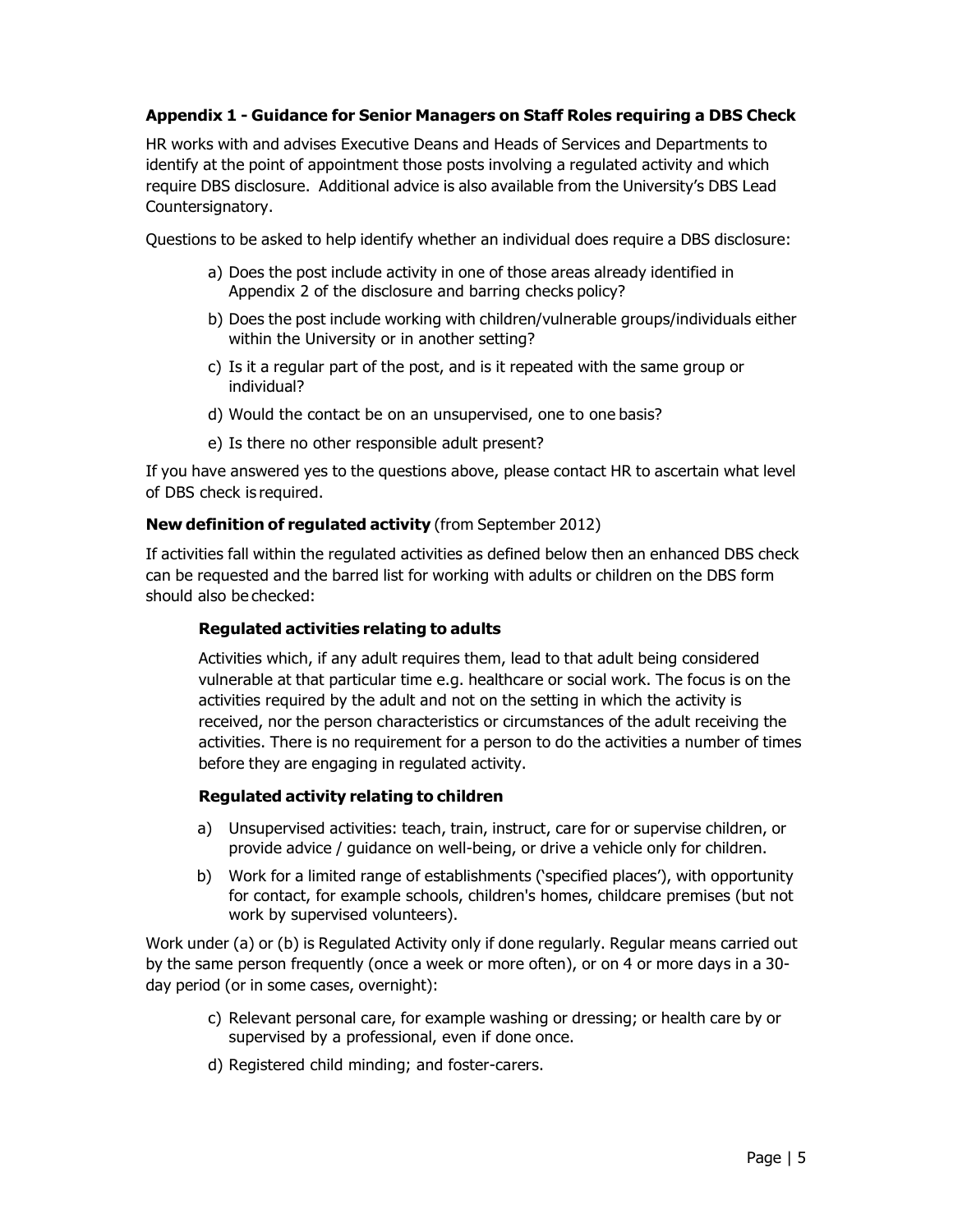#### <span id="page-5-0"></span>**Appendix 2 – DBS Checks for Staff**

DBS checks will be required in the following areas:

There is an increasing expectation from some external partners, in some cases led by government and other pressures, for University staff visiting in the course of their work to have been DBS checked

**Department of Education** - Academic staff who go into placement situations to supervise or mentor students, will usually be required to apply for an enhanced disclosure – roles include Associate Lecturers, and some technicians.

**Faculty of Health and Life Sciences** - All staff visiting students in placement situations involving children and adults who are deemed vulnerable e.g. health care or social work will be DBS checked (enhanced disclosure).

**Staff engaged in research or knowledge exchange activities** where there is contact with children and/or vulnerable adults and the nature of that contact might fall within the definition of regulated activity. The need for a check should be identified by the researcher and manager, Research Ethics Committees may make recommendations regarding DBS checks for projects they review.

**Student Journey Directorate:** Staff working on an individual basis primarily with students who might fall within the definition of regulated activity for adults or children may require an enhanced disclosure depending on the nature of the role. E.g. counsellors, mentors, student support workers, needs assessors, staff in the wellbeing area.

Other SSD staff and student advisers who may, in the course of providing a service to all students, also meet individually with students who are classed as 'vulnerable adults' due to the activities they receive

**Chaplaincy:** An enhanced disclosure will be obtained for chaplains employed by the University, on appointment and for representatives from faith groups who work on a one to one unsupervised basis with staff and/or students at the University.

**Student Ambassadors, Mentors and Tutors** and students participating in activities arranged by the Outreach Centre, the Admissions office, and Strategic Communications and Engagement. Those who are undertaking mentoring/tutoring/unsupervised contact will usually be checked at the enhanced level, whereas those who are involved only in activities such as guiding tours around the University will not usually be checked, though a risk assessment should be undertaken.

**Staff working in the Centre for Sport** whose main role is training, leading or coaching sessions with users of the Centre and the nature of whose contact with children and/or vulnerable adults falls within the definition of regulated activity will need an enhanced check

**Community Service Volunteers** e.g. reading buddies. May need to be checked depending on the nature of the activity they are volunteering for. The level of the check to be determined in consultation with the external agency concerned, depending on the nature of the activity.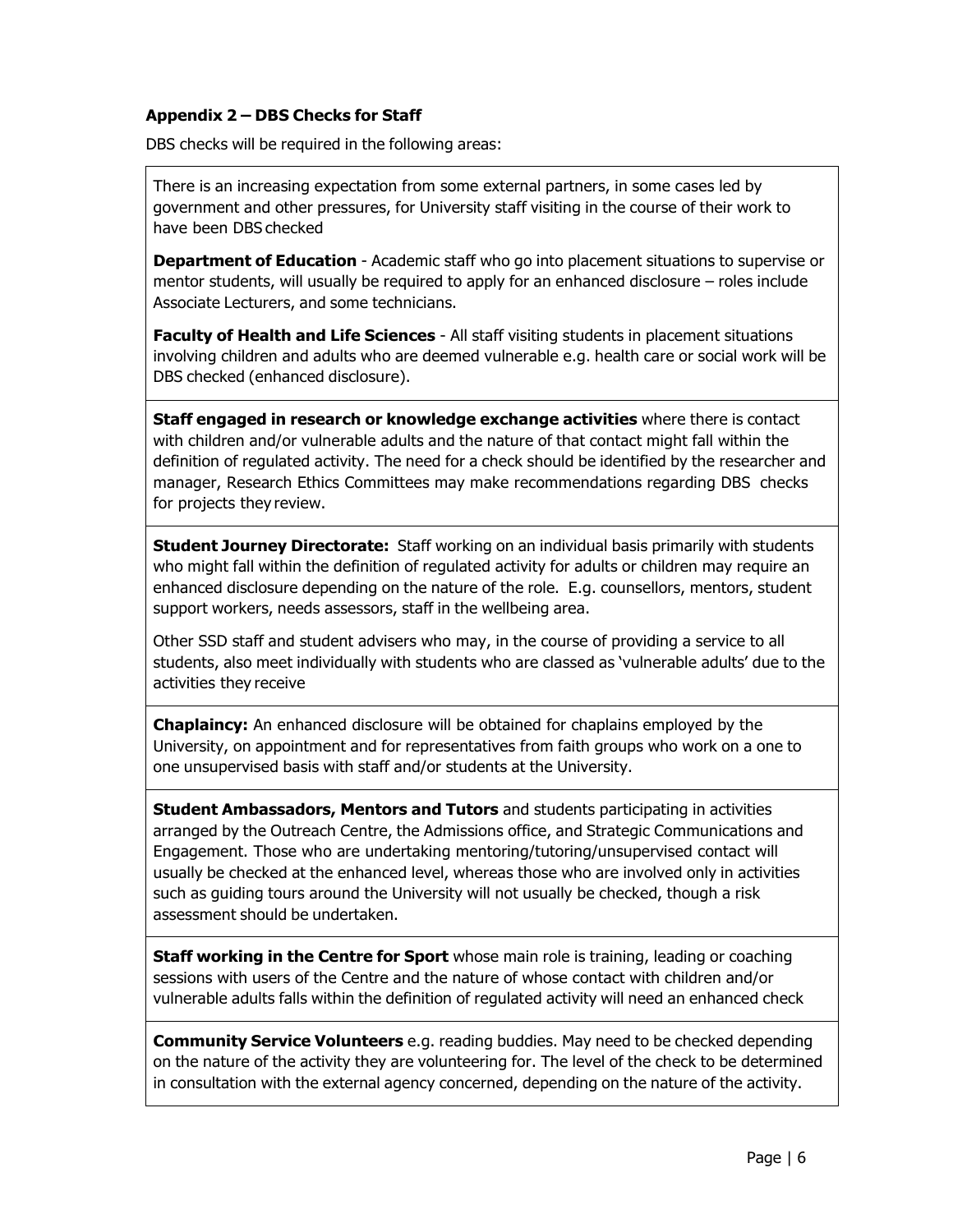Staff in faculties and services whose roles involve school (and some other organisations for young people or vulnerable adults) visits for example marketing or schools liaison

Staff involved with Summer Schools, visits from Schools, other similar events at the University

**Student Residences:** Student wardens are required to have an enhanced disclosure. Some other staff will be required to apply for a disclosure depending on their role in connection with external residential events, which may include staff from Facilities, IT Services and other services.

Staff supervising University employees who are under 18 or students under 18 who are on University courses

Individual members of academic staff who are 'named' tutor for students who are under the age of 18 years

Staff supervising work placements for under 18s and work on a one to one unsupervised basis are likely to require an enhanced check.